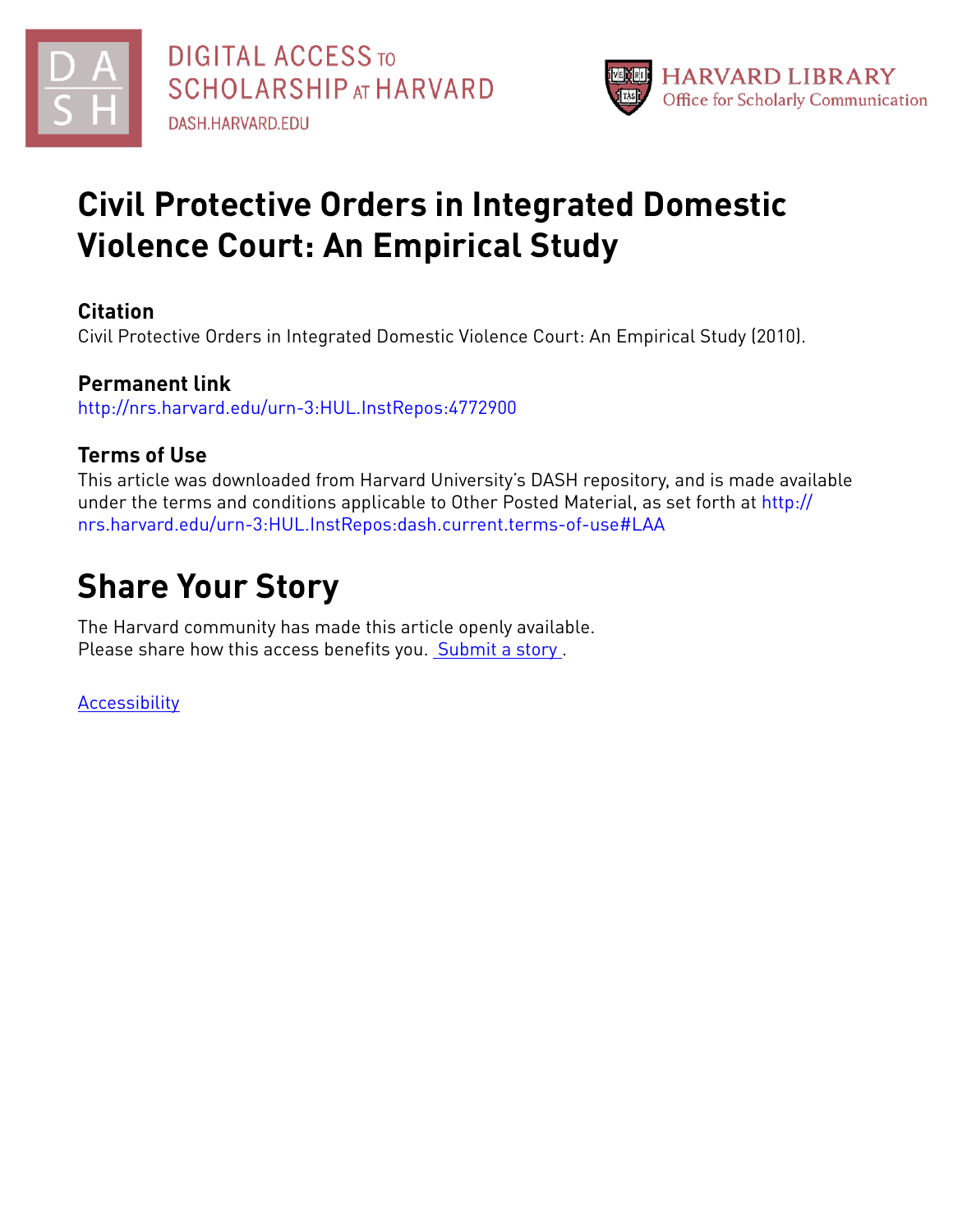## Civil Protective Orders in Integrated Domestic Violence Court: An Empirical Study

#### *by Erika Rickard\**

#### **I. Introduction**

The introduction of the Violence Against Women Act ("VAWA") in 1994<sup>1</sup> led to higher arrest levels and availability of protective orders,<sup>2</sup> causing a significant increase in the number of domestic violence cases coming through the courts. In the decades that followed, courts sought to accommodate this caseload through various alternatives to the traditional adversarial procedure. <sup>3</sup> Across the country, a plethora of domestic violence focus groups, pilot projects, and institutionalized courts have been implemented. 4

One approach was the development of specialized courts tailored to situations of domestic violence. Domestic violence courts are considered "problem-solving courts," addressing both the legal and non-legal concerns of the parties involved. <sup>5</sup> These courts hear only domestic violence

<sup>\*</sup> Law Clerk, Massachsetts Appeals Court, 2010-2011; Massachusetts Assistant Attorney General as of September 2011; J.D., Havard Law School, 2010. The author would like to thank Professors Lynn LoPucki of UCLA School of Law and Elizabeth Warren of Harvard Law School for their guidance, and Parina Patel, PhD candidate at Rutgers University, for her invaluable guidance in statistical analysis.

<sup>1</sup> Anat Maytal, *Specialized Domestic Violence Courts: Are They Worth the Trouble in Massachusetts?,* 18 B.U. PUB. INT. L.J. 197, 206 (2008) (brief summary of VAWA). *See also* Brenda K. Uekert, *Violence Against Women Act Formula Grants for State Courts*, Nat'l Ctr. for St. Cts. (2003).

<sup>2</sup> Susan Keilitz et al., *Specialization of Domestic Violence Case Management in the Courts: A National Survey*, Nat'l Ctr. for St. Cts. 1, 1 (2000), *available at*

http://www.ncjrs.gov/pdffiles1/nij/grants/186192.pdf*.*

<sup>3</sup> From <sup>1989</sup> to 1999, domestic violence filings in state courts increased by 178%. Keilitz, *supra* note 2, at 3 (citing statistics from Brian Ostrom & Neal Kauder, *Examining the Work of State Courts, 1998,* Nat'l Ctr. for St. Cts. (1999)). Domestic violence filings include civil and criminal filings.

<sup>4</sup> Robyn Mazur & Liberty Aldrich, *What Makes <sup>a</sup> Domestic Violence Court Work? Lessons from New York*, 42 JUDGES' J. 5, 5-6 (2003) (describing the first court to specialize in issues related to domestic violence in Dade County, Florida in 1992); Pamela M. Casey & David B. Rottman, *Problem-Solving Courts: Models and Trends,* 26 JUST. SYS. J. 35, 39 (2005) (VAWA funding in 1994 led to the rapid proliferation of specialized courts); *see also* Maytal, *supra* note 1, at 209.

<sup>5</sup>Casey, *supra* note 4, at 35.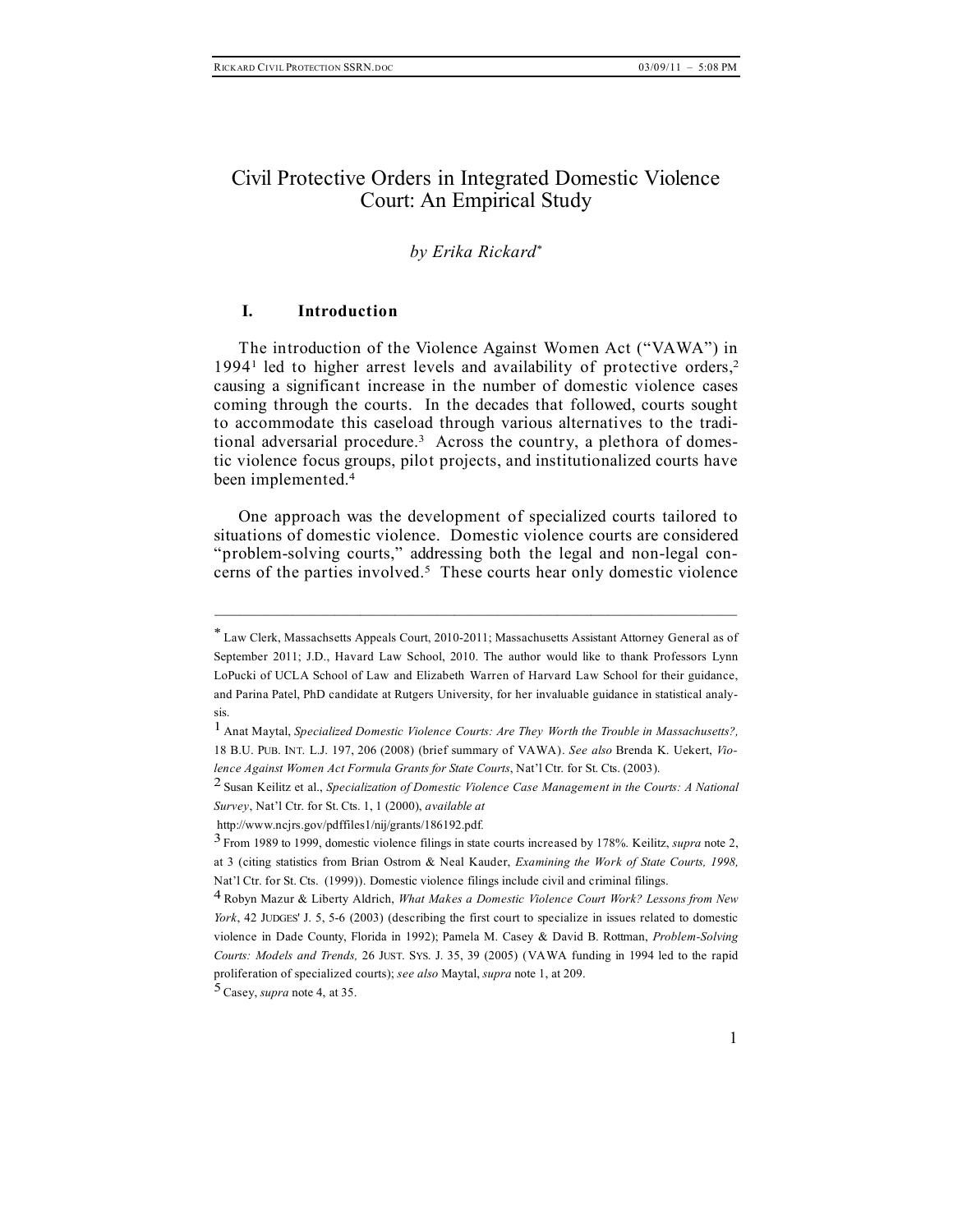cases, based on criteria unique to the individual court. <sup>6</sup> In a national survey of domestic violence courts by the National Center for State Courts, judges and court administrators expressed three primary reasons for establishing such courts: to "better assist victims" (83%), "increase victim safety" (83%), and "improve case management" (78%).<sup>7</sup> Faster processing of cases is implied by all three of these reasons: assisting victims in access to justice and more efficient case management necessarily requires that courts provide court users with speedy and just resolutions.

The New York Unified Court System developed Integrated Domestic Violence ("IDV") Courts in 2001.8 In IDV Court, a single judge addresses all of the civil, criminal, and family matters for a single family – including divorce and custody.9 IDV Court was designed to respond to the challenges that survivors<sup>10</sup> of domestic violence experienced in the court systems.<sup>11</sup> This new court model is the culmination of a series of changes in regulations, protocols, and court procedures for handling domestic disputes. 12

–––––––––––––––––––––––––––––––––––––––––––––––––––––––––––––

10 The term "victim" has been criticized by domestic violence advocacy organizations as further stigmatizing those who experience it. However, "victim safety" is a term used frequently in literature related to domestic violence courts. I use both terms.

11Anita Womack-Weidner, *Rural Integrated Domestic Violence Courts: 4th Judicial District Makes It Work*, UCS BENCHMARKS 5 (Fall 2005).

2

<sup>6</sup> CTR. FOR CT. INNOVATION, BRIDGING THEORY AND PRACTICE: <sup>A</sup> ROUNDTABLE ABOUT COURT RE-SPONSES TO DOMESTIC VIOLENCE, 4 (2006).

<sup>7</sup> Keilitz, *supra* note 2, at 12.

<sup>8</sup> Maytal, *supra* note 1, at 210. The idea for integrated courts in New York was sparked in part by *People v. Wood*, a case in which a defendant's criminal charges were considered double jeopardy because they had already been addressed in Family Court. People v. Wood, 742 N.E.2d 114 (N.Y. 2000). <sup>9</sup> *Id*.

<sup>12</sup>EVE S. BUZAWA & CARL G. BUZAWA, DOMESTIC VIOLENCE: THE CRIMINAL JUSTICE RESPONSE (3d ed. Sage Publications 1993). The feminist movement began to address rape and violence against women, resulting in the emergence of the "battered women's movement." Bernadette Dunn Sewell, *History of Abuse: Societal, Judicial, and Legislative Responses to the Problem of Wife Beating*, 23 SUF-FOLK U. L. REV. 983, 995-97 (1989). *See also* Maytal, *supra* note 1, at 202. Police protocols and prosecution have changed primarily as a result of lawsuits. *See, e.g.,* Thurman v. City of Torrington, 595 F. Supp. 1521 (D. Conn. l984) (holding that a woman's equal protection was violated for inaction in response to her complaints regarding her husband); Estate of Bailey by Oare v. York County, 768 F.2d 503, 510 (3d Cir. 1985) (holding that police have an affirmative duty to protect the personal safety of "women in domestic relationships"). *See also* Emily Sack, *Domestic Violence Across State Lines: The Full Faith and Credit Clause, Congressional Power, and Interstate Enforcement of Protection Orders,* 98 NW. U. L. R. 827, 833 (2004) (referring to the changes in protective orders from two jurisdictions in 1976 to 34 jurisdictions in 1982); Jeffrey Fagan, U.S. Dep't of Justice, Nat'l Inst. of Justice, The Criminalization of Domestic Violence: Promises and Limits 7 (1996), *available at*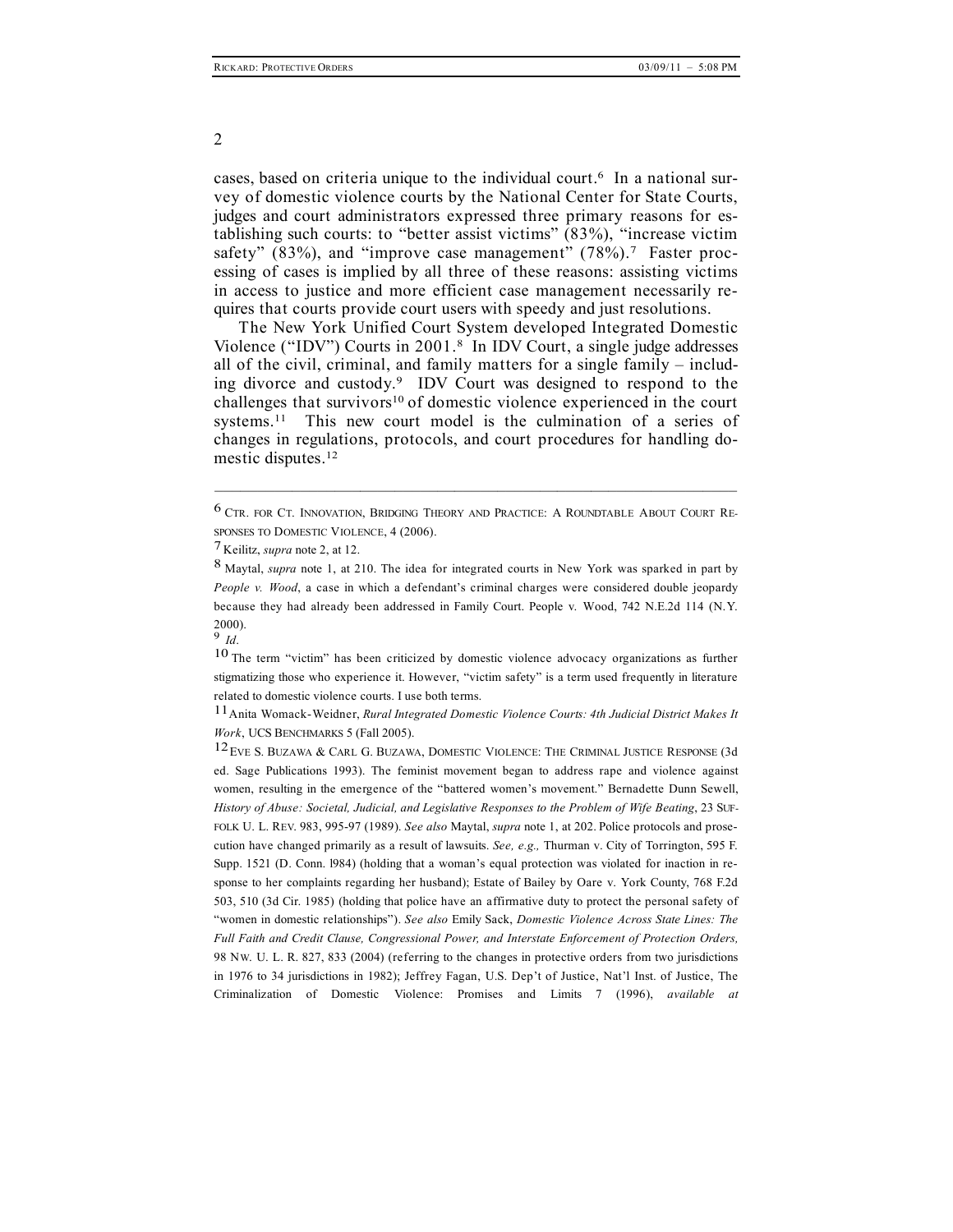One would expect this collaboration and concerted effort on improving the justice system for victims of domestic violence would yield faster results than under the traditional system. The data presented here show the contrary: IDV Courts take longer to address motions for civil protective orders, <sup>13</sup> and are not significantly more likely to grant such orders than traditional matrimonial courts. <sup>14</sup> In this context, domestic violence survivors spend more time in IDV Court, only to receive the same outcomes as they would under the traditional model. Delays in the civil protective order process suggest that the problem-solving court may not be providing the intended benefits, indicating the need for more thorough analysis before replicating the specialized court model.

#### **II. IDV Court in Practice**

Domestic violence can trigger a complicated variety of different actions in multiple courts: criminal, civil, and family. One domestic dispute may be result in criminal assault or stalking charges, a motion for divorce, civil protective orders, and child custody and visitation disputes simultaneously. Navigating through the court system is further complicated by the many different organizations aimed at assisting victims, from prosecution offices to community service providers.<sup>15</sup> While one judge presides over the case, the integration of legal and social services means that there are more professionals involved in IDV Court cases than traditional cases: social workers, batterer intervention programs, criminal and civil attorneys, and well as guardians *ad litem* or other rep-

*http://www.ncjrs.gov/txtfiles/crimdom.txt* (citing the first domestic violence civil protective order act in Pennsylvania in 1976)*.*

<sup>&</sup>lt;sup>13</sup>The phrase "protective order" carries many different connotations. I will be using it to refer to a class of orders that individuals take out against one another to protect their personal safety and/or assets. Such orders are also referred to as protection orders, restraining orders, and injunctions. The federal government refers to them as protection orders, defined as "any injunction, restraining order, or any other order issued by a civil or criminal court for the purpose of preventing violent or threatening acts or harassment against, sexual violence, or contact or communication with or physical proximity to, another person, including any temporary or final order issued by a civil or criminal court whether obtained by filing an independent action or as a *pendente lite* order in another proceeding so long as any civil or criminal order was issued in response to a complaint, petition, or motion filed by or on behalf of a person seeking protection." 18 U.S.C. § 2266(5)(A). While "protective orders" and "protection orders" are interchangeable terms, I exclusively use "protective order," to avoid confusion with New York's specific Orders of Protection.

<sup>14</sup>*See infra* pp. 8, 9.

<sup>15</sup> Maytal, *supra* note 1, at <sup>208</sup> (brief description of the coordination concerns between courts and services).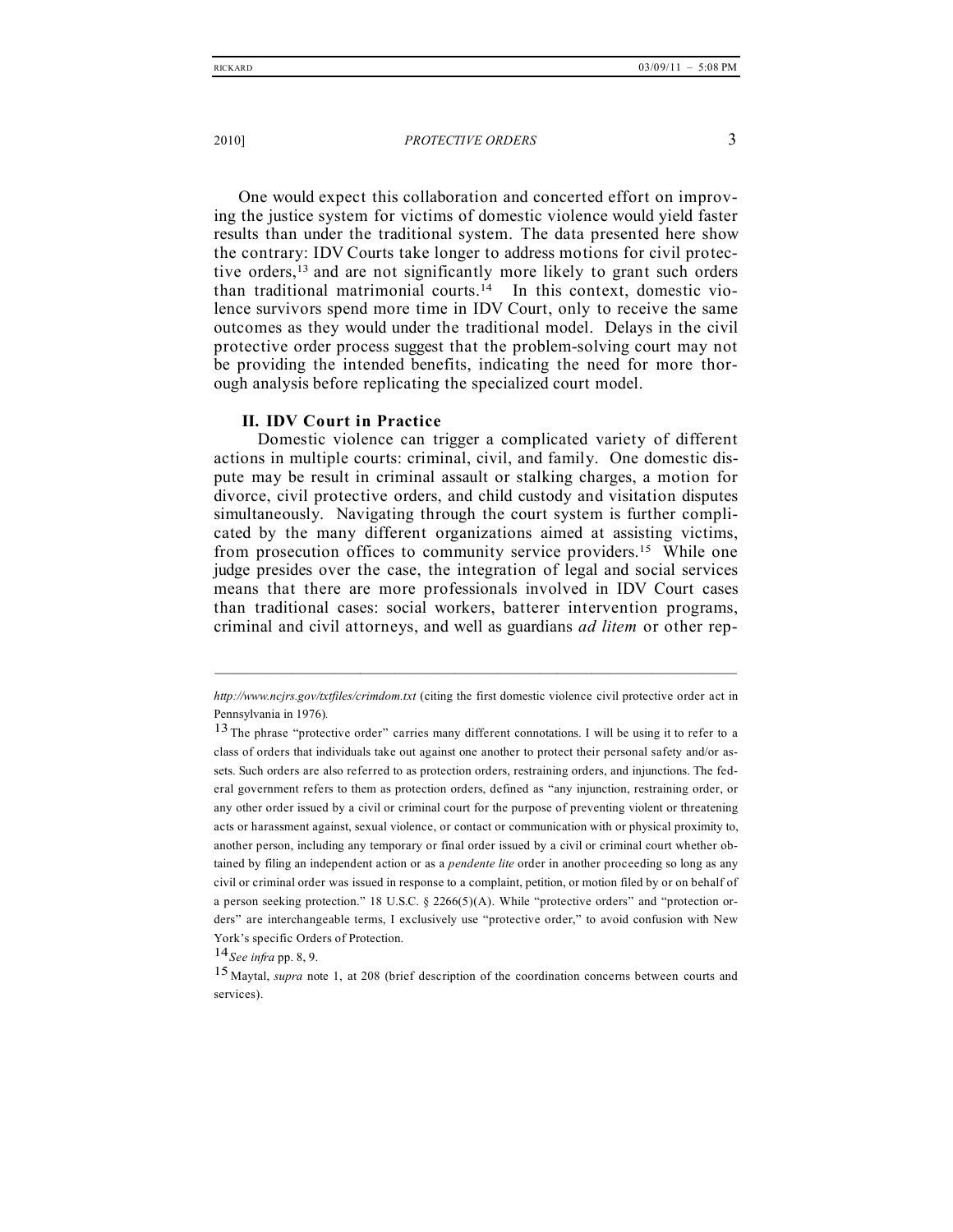resentatives for children.16 Both within the courts and externally, there is little overlap in technology or communication between groups, potentially causing victims to fall through the cracks. New York's IDV Courts are an attempt to streamline legal processes for families. One judge hears cases that were previously handled in small pieces by multiple judges. 17

To be eligible for IDV Court, a case must have both a criminal matter and either a civil or family court matter – including divorce, custody, and protective orders. The IDV Court Resource Coordinator screens cases early in the process (e.g., pre-arraignment in criminal cases) to determine whether there are other matters outstanding in other courts.<sup>18</sup> If so, IDV Court staff members assess whether a case is eligible for removal into IDV Court, and if the (e.g., arraignment) judge agrees, he or she will adjourn the case to be heard in IDV Court. <sup>19</sup> Eligibility requirements include that the parties be intimate partners (including married couples and dating partners), and that the criminal charge be an allegation of domestic violence, most often an assault charge. <sup>20</sup> In some courts, attorneys may request that a case be removed to IDV Court based on meeting these eligibility requirements. <sup>21</sup> Aside from these rare occasions, the process is generally an administrative one, and cannot be appealed by the parties. 22

Once within IDV Court, all matters before the court retain their distinctions as civil, criminal, or family matters, combining the court rules of all three courts. <sup>23</sup> These matters "are calendared on the same day but

–––––––––––––––––––––––––––––––––––––––––––––––––––––––––––––

4

<sup>16</sup>Mazur, *supra* note 4, at 9.

<sup>17</sup> One Family, One Judge: Integrated Domestic Violence Courts Overview, Office of Policy and Planning, N.Y. State Courts, http://www.courts.state.ny.us/courts/problem\_solving/idv/home.shtml.

<sup>18</sup> Melissa Labriola et al, *<sup>A</sup> National Portrait of Domestic Violence Courts*, Ctr. for Ct. Innovation <sup>42</sup> (Dec. 2009); *Domestic Violence Registry: Record Retention and Disposition Schedule*, Division of Technology, Family Prot. Registry Ctr. (Aug. 1998),

http://www.courts.state.ny.us/admin/recordsmanagement/OCA/OCA\_FamilyProtectionRegistryCenter.p df.

<sup>19</sup>*Id.*

<sup>20</sup> Telephone Interviews with Resource Coordinator and staff, Queens County IDV Court, 11th Judicial District, in Kew Gardens, N.Y. (Jan. 26, 2010).

<sup>21</sup> Telephone Interview with Clerk, Kings County IDV Court, 2d Judicial District, in Brooklyn, N.Y. (Jan. 26, 2010).

<sup>22</sup>Telephone Interview with administrative assistant, Domestic Violence Unit, Suffolk County District Attorney, in Central Islip, N.Y. (Jan. 26, 2010); Telephone Interview with Queens county IDV Resource Coordinator, *supra* note 20.

<sup>23</sup>*See, e.g.,* Queens IDV Ct. Rules, N.Y. SUP. CT. 11TH JUD. DIST., *available at*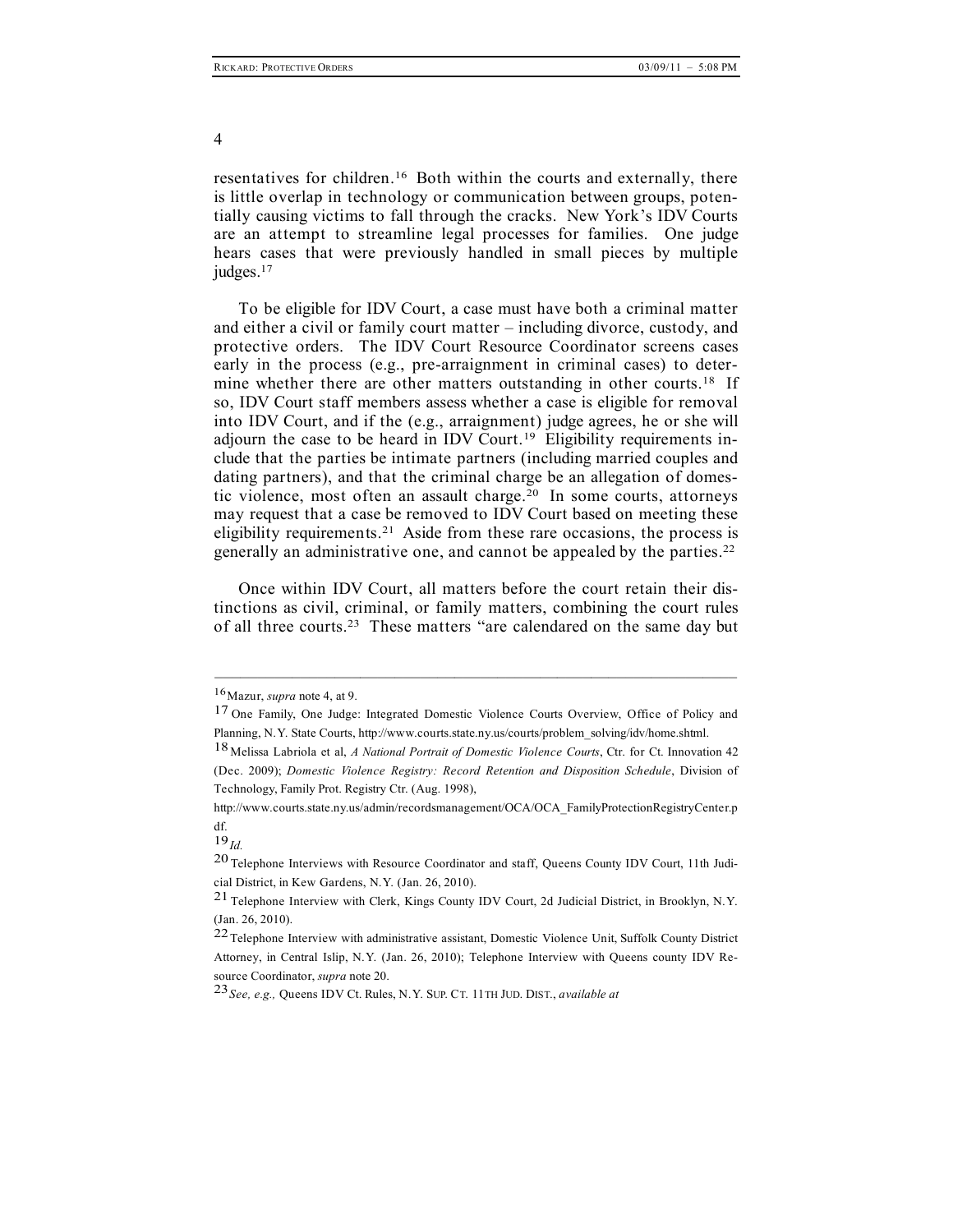scheduled sequentially," allowing the parties to appear once to address several different matters.24 Parties file motions with the IDV Clerk, and then await scheduling for hearings.

A civil protection order is one of the remedies available in IDV Court. Protective orders provide a "readily accessible remedy" to victims: instead of waiting for a criminal assault to take place, victims can be proactive about ensuring their own safety by asking for the abuser to be excluded from the home based on other abusive behaviors, such as threats and verbal harassment.25 According to the State Justice Institute, "remedies [available under a civil protection order] are often broader than criminal orders issued in conjunction with criminal proceedings and can often prohibit conduct that the police do not view as serious."26 With a protective order, repeated phone calls or unwanted visits to the home become grounds for arrest.

Either party can file a motion for a civil protective order at any point in divorce proceedings, including at final judgment of a matrimonial action. The judge has broad discretion in deciding whether to grant the order.

#### **III. Methodology**

Where previous studies have focused on components of criminal domestic violence cases<sup>27</sup> such as sentencing, recidivism, and probation, the research reported here is limited to civil protective orders in divorce cases. 28

http://www.courts.state.ny.us/courts/11jd/supreme/IDV/pubptrules.shtml. Internal rules of IDV Court provide that IDV court judges have authority to hear matters in these respective areas, and that the IDV Court will follow their respective rules of court.

<sup>24</sup> Hon. Judy Harris Kluger and Liberty Aldrich, White Paper, An Argument for <sup>a</sup> One-Judge/One-Family Approach to Domestic Violence: Lessons Based on New York's Model, Batterer Intervention Services Coalition of Michigan, Fall Conference, Battle Creek, (Nov. 4, 2009), *available at*

http://www.biscmi.org/jod/Plenary\_3\_Integrated\_Domestic\_Violence\_Courts\_whitepaper\_9.10.09.pdf. 25 Martha Wade Steketee et al., "Implementing an Integrated Domestic Violence Court: Systemic Change in the District of Columbia" 8 (State Just. Inst. June 2000).

<sup>26</sup>*Id.*

<sup>27</sup> *See, e.g.,* Lisa Newmark et al., *Specialized Felony Domestic Violence Courts: Lessons on Implementation and Impacts from the Kings County Experience* vii, 37 (Urban Inst. Just. Pol'y Ctr., Oct. 2001).

<sup>28</sup> I chose divorce cases because they are the clearest indication that the violence is occurring within the family. Civil protective orders outside of divorce may be between intimate partners or other acquaintances.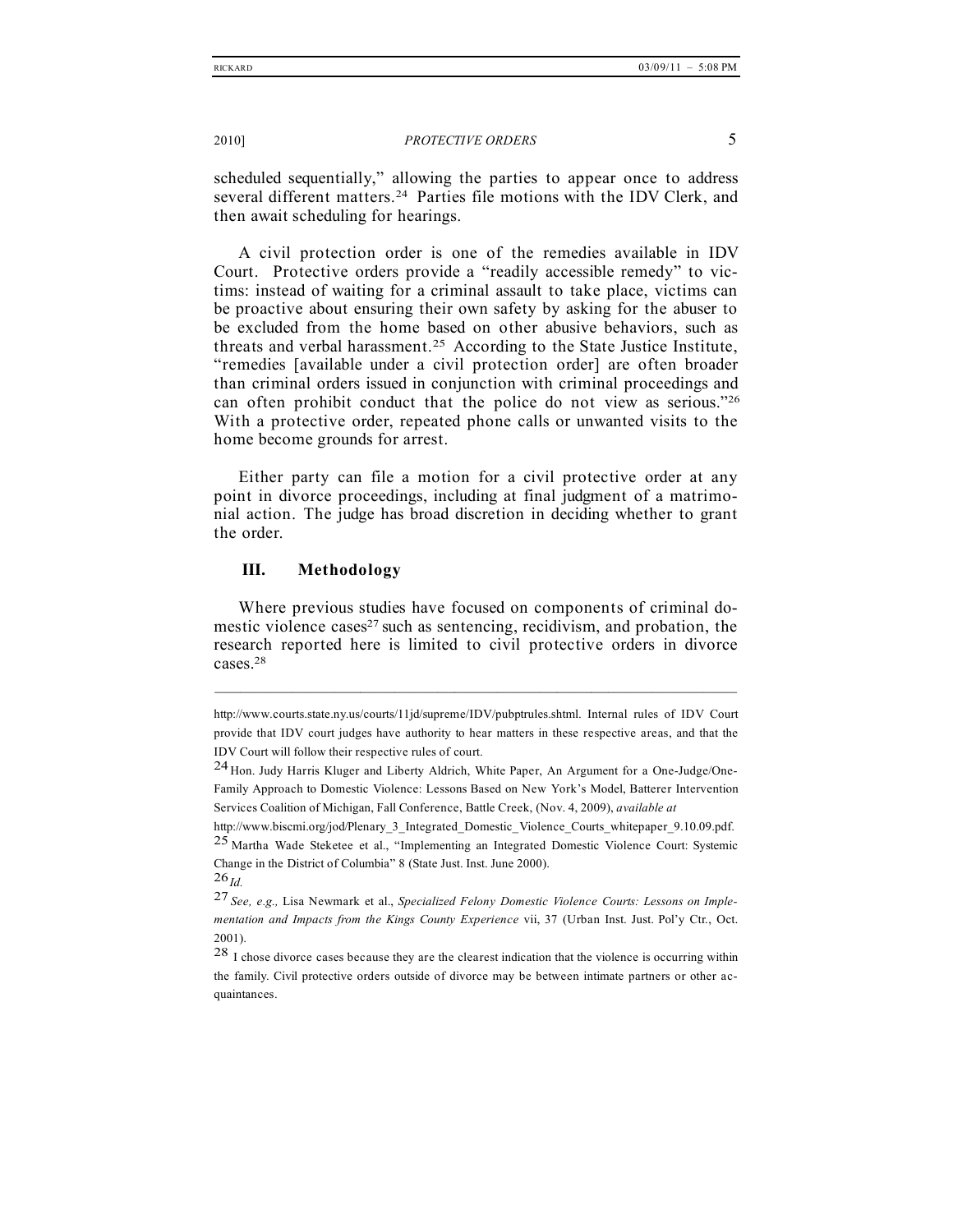Civil protective orders represent a small focus point in a complex universe. Integrated and traditional courts alike deal with "felony domestic violence, misdemeanor domestic violence, civil protection orders, and civil claims."29 Access to civil orders is a particularly important element of victim safety. The sooner a protective order is granted, the sooner the victim has access to a host of legal remedies, including greater response from law enforcement, and orders from the judge.30

This study relies upon active cases,<sup>31</sup> the dockets of which were extracted from the New York eCourts database, a public database available online.32 All cases in the study came before a judge between 2003-2009, from the five boroughs of New York City, as well as Long Island: Kings (Brooklyn), Bronx, New York, Queens, Richmond (Staten Island), Nassau, and Suffolk.<sup>33</sup> Cases are from both IDV courts and civil matrimonial courts. 34

When analyzing motions for protective orders, I looked to see how long motions took and what their outcomes were by comparing the following information: 1) the duration of the motion, or how many days lapsed between the date the motion was filed and the date the motion was heard,<sup>35</sup> and 2) whether the motion was granted.<sup>36</sup> Two distinct forms of protective orders are included in this study: Orders of Protection and Orders for Exclusive Occupancy of the Residence.

generate comparable cases, searches were limited to divorce cases, or "matrimonial: contested" cases as listed in the New York eCourts database.<br> $35$  Generally motions have a filing date and a hearing date listed. If a motion had a filing date listed but

6

<sup>–––––––––––––––––––––––––––––––––––––––––––––––––––––––––––––</sup> 29Susan Keilitz et al., *Tracking and Understanding Family Violence Caseloads*, <sup>5</sup> Caseload Highlights

<sup>1,</sup> <sup>1</sup> (Nat'l Ctr. for St. Cts. Apr. 1999). 30See Orders of Protection, *infra*.

<sup>31</sup>Only active cases are available on the database. Cold cases are not online.

 $32$  New York eCourts Database, http://www.courts.state.ny.us/ecourts/.<br> $33$  There are far more cases in matrimonial courts than IDV courts. Within the selected counties, I included every IDV court case from 2003-2009 with a motion for an Order of Protection or for Exclusive Occupancy of the Residence – twelve IDV judges. With over forty matrimonial courts in those jurisdictions, I selected nine matrimonial judges at random. See Appendix A, *infra* p. 16.

<sup>34</sup>Divorces are not heard in family court, but some civil judges specialize in <sup>a</sup> matrimonial docket. To

no hearing date, I considered it to be an open case. If the motion had been pending for over a year, I input the duration to be 365 days.<br> $36$  Different court clerks use different terminology when entering data into the eCourts database. A

motion was considered granted (or a positive outcome) if it was listed as "granted," "ordered," "rendered," "settled," or if they made a reference to the details of the order (e.g., "see memo"). Motions were considered not granted if they were listed as "withdrawn," "declined," "moot," "denied," "adjourned," or "dismissed." If a motion was not heard for over a year after the filing date, it was considered not granted.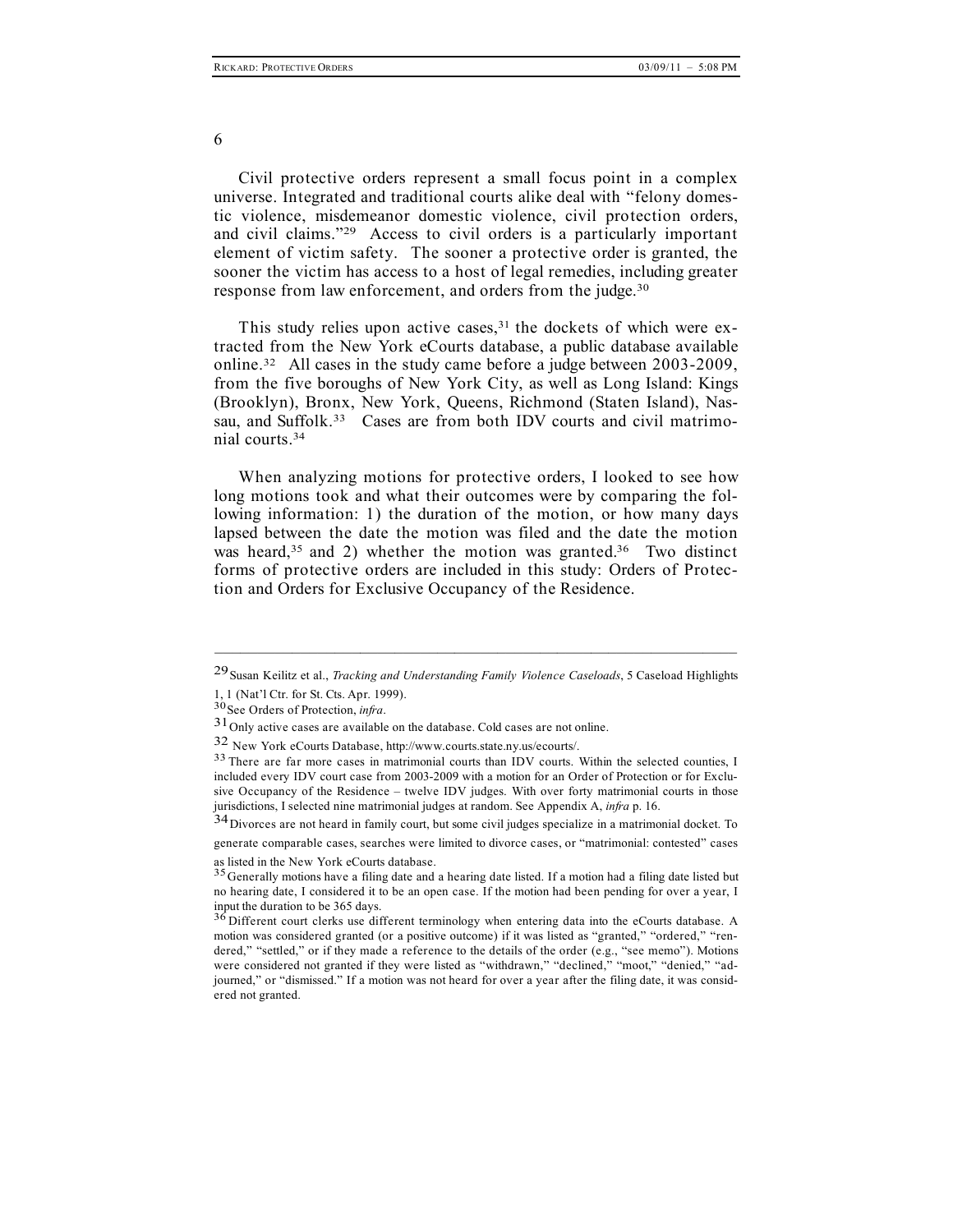Orders of Protection<sup>37</sup> ("OPs"), or more commonly, "restraining orders,"<sup>38</sup> can be temporary<sup>39</sup> or permanent, and can require an individual to: stay away from particular people or places (e.g., children's school, partner's place of business); refrain from communicating with particular people; refrain from already criminal acts (e.g., stalking, sexual abuse, intimidation); injuring pets; or even refrain from specific acts "that create an unreasonable risk to the health, safety, or welfare" of specific family members (e.g., drinking alcohol).<sup>40</sup> OPs can also require individuals to pay restitution or counsel fees, or participate in "batterer's education programs." $41$  In order to obtain an OP, a party must successfully plead a "family offense" according to article 8 of the Family Court Act.42 Temporary orders can be granted immediately and *ex parte*, but permanent orders require a hearing.

Exclusive Occupancy Orders<sup>43</sup> ("EOs") are a common component of ordinary divorce cases, where the parties have determined that one shall keep the marital property and the other presumably receives some other marital assets. <sup>44</sup> *Pendente lite* ("pending the litigation") orders, however, can also be granted in cases where it is necessary to protect one spouse's safety during the course of the divorce proceedings.<sup>45</sup> I only included *pendente lite* EOs in this study.

Cases in IDV courts and civil matrimonial courts do not share the general profile. Civil matrimonial courts include all contested divorce cases along a spectrum from mild disagreement over alimony to cases with some intimidation or physical violence between parties. IDV cases tend to be more severe: cases enter IDV Court only if there have been

–––––––––––––––––––––––––––––––––––––––––––––––––––––––––––––

the OP is filed in Family Court or civil court.

<sup>37</sup>N.Y. DOM. REL. L. §§240, 252.

<sup>38</sup> *See* discussion of terms for protective orders, *supra* note 13.

 $39N$  Y. COMP. CODES R. & REGS. tit. 22, 8 202.7 (1986, am. 2007) for stays and temporary restraining orders. This study only includes permanent Orders of Protection.

<sup>40</sup>Form SC-1, Temporary Order of Protection, Supreme Court of New York, 9/2009; Form SC-2, Order of Protection, Supreme Court of New York, 9/2009.

<sup>41</sup>Form SC-2, Order of Protection, *supra* note 40.

<sup>42</sup>N.Y. FAM. CT. ACT §812(1). *See, e.g.,* Kristiansen v. Kristiansen, <sup>144</sup> A.D.2d <sup>441</sup> (2d Dep't 1988); Fakiris v. Fakiris, 177 A.D.2d 540, 544 (2d Dep't 1991). Parties must plead a family offense whether

<sup>43</sup> N.Y. DOM. REL. L. §§234, 236 B(5)(f).<br><sup>44</sup> The standard for obtaining an EO is broader than that for an OP: any set of facts that would indicate that "such relief is necessary to protect the safety of persons or property." EOs meet the definition of a protection order outlined in Violence Against Women Act, 18 U.S.C. §2266(5)(A), *supra* note 13.

<sup>45</sup> *See, e.g.,* Scampoli v. Scampoli, <sup>37</sup> A.D.2d <sup>614</sup> (2nd Dept. 1971); King v. King, <sup>109</sup> A.D.2d 779, 486 N.Y.S.2d 291 (2d Dep't 1985); Mayeri v. Mayeri, 208 N.Y.S.2d 44 (N.Y. Sup. 1960).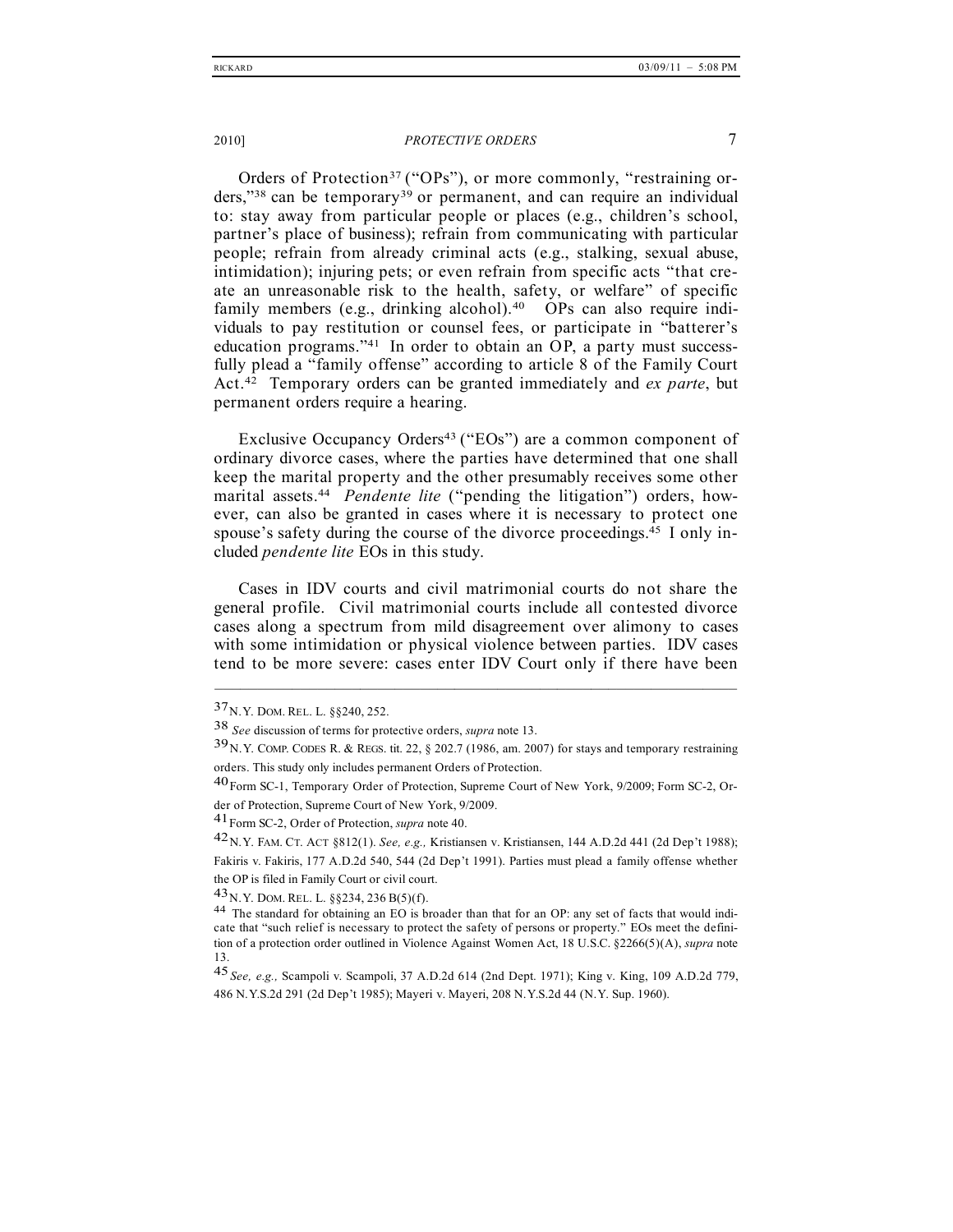criminal assault charges, meaning that physical violence is alleged in all of the cases.

#### **IV. Finding 1: IDV Court Takes Longer**

One of the goals of IDV court is to create a streamlined, more efficient process, thanks to the model of "one family, one judge."46 Rather than shifting from courtroom to courtroom to handle various issues in a case, families meet before the same judge for their civil, criminal, and family matters. A more streamlined process is intended to provide faster outcomes to families, on everything from the ultimate disposition of the case to hearings on Orders for Protection and Exclusive Occupancy.47

The goal of IDV Court is to promote "quick judicial action" to address the time-sensitive nature of the case, according to the Center for Court Innovation. <sup>48</sup> It offers judicial monitoring, coordination between the court and outside services, and a judge and staff dedicated to and trained on domestic violence issues. <sup>49</sup> IDV Court eliminates the need for families to appear in multiple courts for the various pieces of the same dispute. <sup>50</sup> IDV Court judges assert that the one-family, one-judge model increases efficiency.51 The New York-based Center for Court Innovation, which promotes the development of new IDV courts throughout New York State, claims that specialized domestic violence courts increase victim safety and efficiency, "streamlin[ing] the process for all participants."52

<sup>46</sup>BROOK. DAILY EAGLE, *supra* note **Error! Bookmark not defined.**.

<sup>47</sup>Mazur, *supra* note 4, at 4.

<sup>48</sup>Robert V. Wolf et al., *Planning <sup>a</sup> Domestic Violence Court: The New York State Experience,* Ctr. for Ct. Innovation 5-6 (2004).

<sup>49</sup>Domestic Violence Courts Overview, Office of Policy and Planning, N.Y. State Courts,

http://www.courts.state.ny.us/courts/problem\_solving/dv/home.shtml.

<sup>50</sup>One Family, One Judge, *supra* note 17.

<sup>51</sup>Samuel Newhouse, *"One Family, One Judge," at Brooklyn's Integrated Domestic Violence Courts,* BROOK. DAILY EAGLE (Apr. 8, 2009) (quoting IDV Court justices Morgenstern and Henry). I am interpreting "efficiency" in this context to mean the absence of delay.

<sup>52</sup>Ctr. for Ct. Innovation, *Integrated Domestic Violence Courts: What Are They?,*

http://www.courtinnovation.org/index.cfm?fuseaction=Page.ViewPage&PageID=604&currentTopTier 2=true.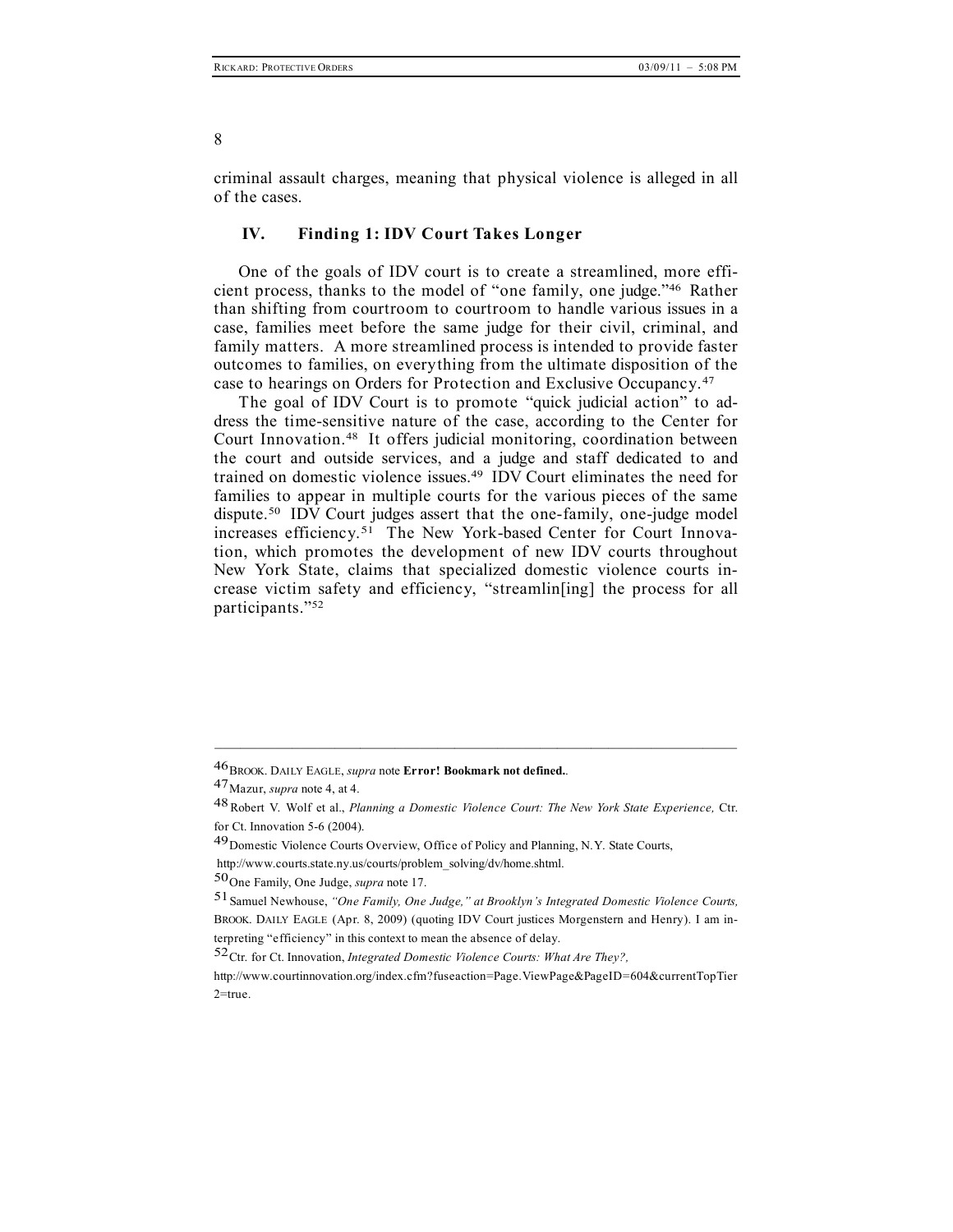t-test,  $p < 0.001$ 

#### 2010] *PROTECTIVE ORDERS* 9



FIGURE 1: DAYS ELAPSED FROM MOTIONS FOR PROTECTIVE ORDERS TO DECISION, BY COURT

Speed was not the result. Of the 421 observed cases, the average duration of a protective order motion was longer in IDV court than in traditional civil matrimonial court from the date it was filed to the date it was heard before a judge.<sup>53</sup> The mean duration in IDV Court was over a month longer than the mean duration in matrimonial court. The median in IDV Court was twenty days longer.

Matrimonial DV

#### **V. Finding 2: Outcomes are the Same**

While the standard is the same for all judges issuing protective orders, the IDV Court makeup is a different subset of cases. Cases that come before the IDV Court tend to be more severe, and come with greater attention to the safety concerns for both parties. Because of the increased severity of IDV cases and the policy focus in IDV Court on victim safety, the IDV Court seems more likely to yield a higher number of motions granted than the traditional matrimonial court. Given the criminal matters associated with IDV cases, these motions tend to reflect higher risk than traditional divorces, warranting greater attention to victim safety.

–––––––––––––––––––––––––––––––––––––––––––––––––––––––––––––

 $53$  T-test, p<0.01.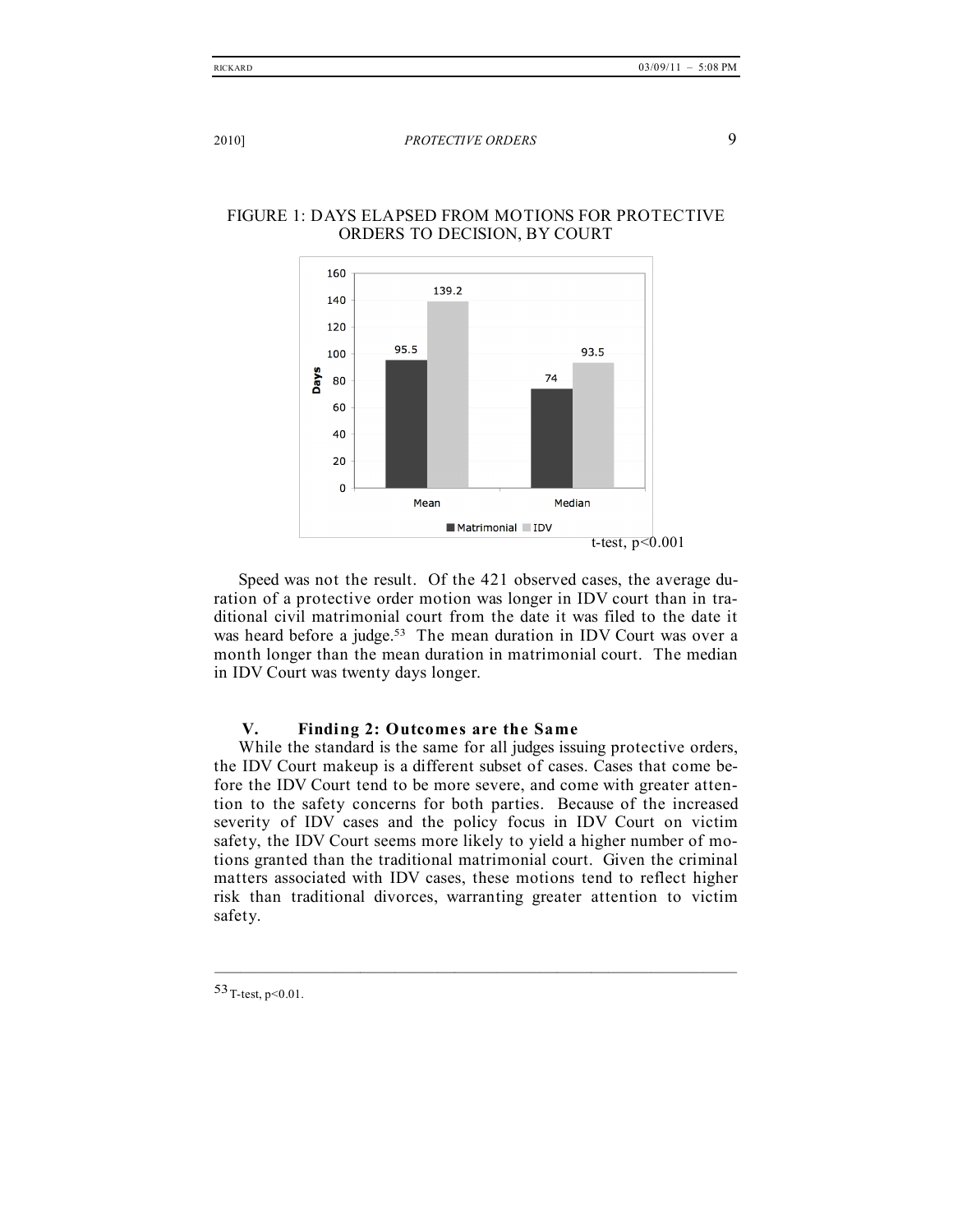This was not the case. Of the 454 remaining motions with a clear outcome, nearly as many motions for protective orders were granted in traditional courts.54

| Court                           | Granted | <b>Total</b> | % Granted |
|---------------------------------|---------|--------------|-----------|
| Matrimonial                     | 62      | 366          | 44%       |
|                                 |         | 88           | 48%       |
| Pearson $\chi$ -square, p=0.557 |         |              |           |

TABLE 1: MOTIONS FOR PROTECTIVE ORDER GRANTED, BY COURT

The difference between matrimonial and IDV courts was not statistically significant. A party seeking a protective order had the same chance of a positive result in either court.

Each IDV Court in the state was initiated individually, through its own grant application process to the federal Office of Violence Against Women (OVW) and facilitated by the statewide Unified Court System.55 As a result, the primary focus has historically been on violence against women. When breaking down the protective order motions by gender, however, there was no significant difference in percentage of motions granted to wives against their husbands. 56

TABLE 2: WIFE-INITIATED MOTIONS FOR PROTECTIVE ORDER GRANTED, BY COURT

| Court                           | Granted | Total | % Granted |
|---------------------------------|---------|-------|-----------|
| Matrimonial                     | 117     | 258   | 55%       |
| IDV                             |         | 58    | 48%       |
| Pearson $\chi$ -square, p=0.379 |         |       |           |

<sup>54</sup>In <sup>98</sup> of the observed cases, there was no discernible outcome on the motion for a protective order. The clerks of two IDV court judges, Judges Ayres and Crecca, used the term "motion decided" to indicate the disposition for most motions. Given that "decided" does not clearly indicate whether it was decided favorably or not, all cases with the disposition "decided" were only considered for their data on motion duration.

<sup>55</sup>Telephone Interview with Pamela Kravetz, Grants/Contracts Manager, Division of Grants and Program Development, New York State Unified Courts System, in New York, N.Y. (Dec. 14, 2009).

<sup>56</sup>New York does not grant same-sex marriages, but does recognize out-of-state same-sex marriages. No same-sex dissolutions were observed in this study.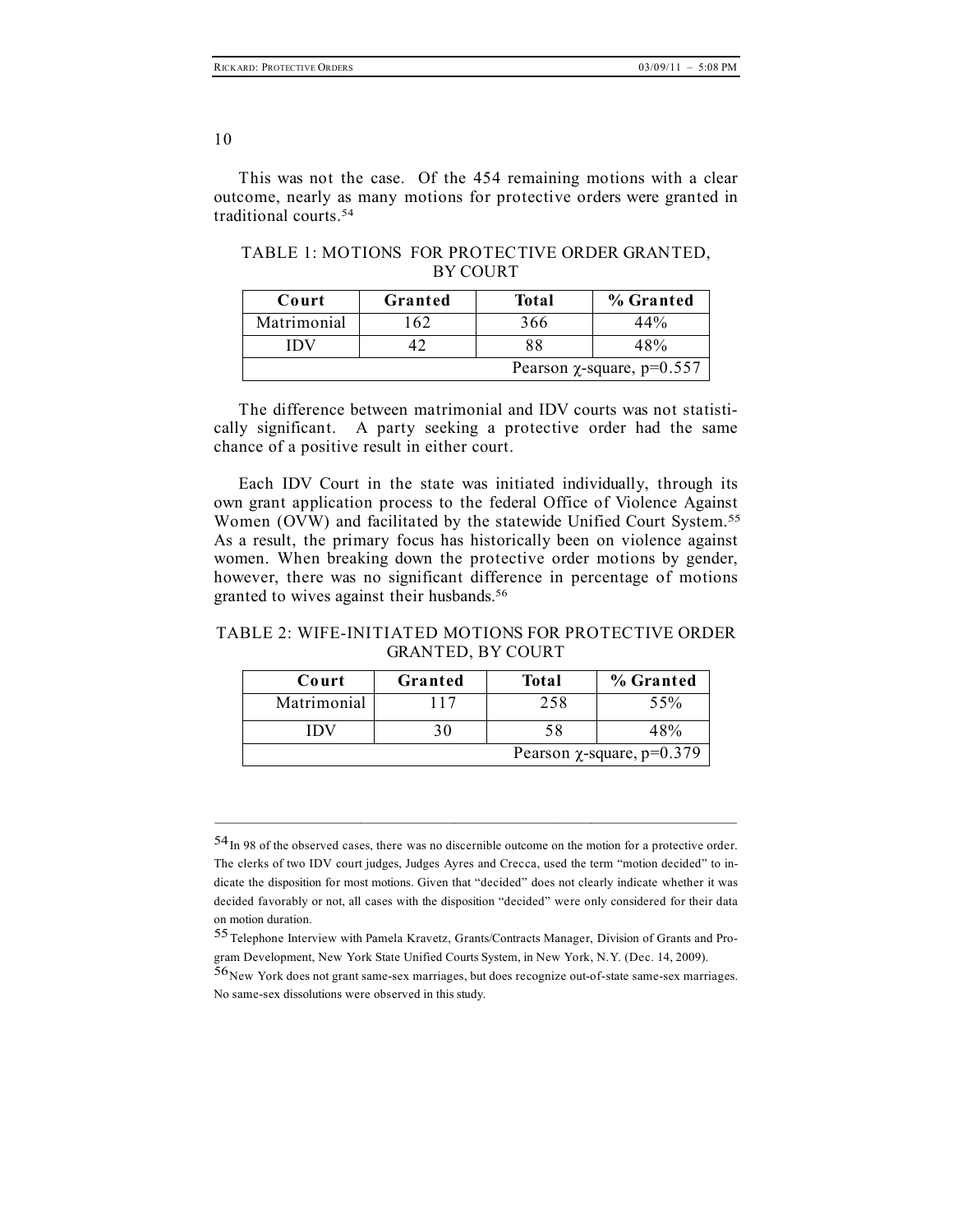These data suggest that, contrary to all the intentions of those who constructed these courts, high-risk cases are not receiving a higher level of scrutiny or focus on victim safety.

#### **Variation by Judge <sup>57</sup>**

Although motions do not vary significantly by court, there is a high degree of variation by judge. Judges in the study granted anywhere from 8 to 100% of protective order motions in IDV Court, and anywhere from 15 to 53% in matrimonial court.<sup>58</sup>





Pearson  $\chi$ -square, p<0.001<sup>59</sup>

<sup>57</sup> *See* Appendix B, *infra* p. 17.

<sup>58</sup>Some of the IDV courts in the study had very small sample sizes, making the data seem more extreme, but judges with fewer than 5 cases with outcomes were removed: Farneti = 3, Harrington = 3, Kiesel = 1.<br><sup>59</sup> For more specific information on the number of cases before each judge, see Appendix B, *infra* p.

<sup>17</sup>*.*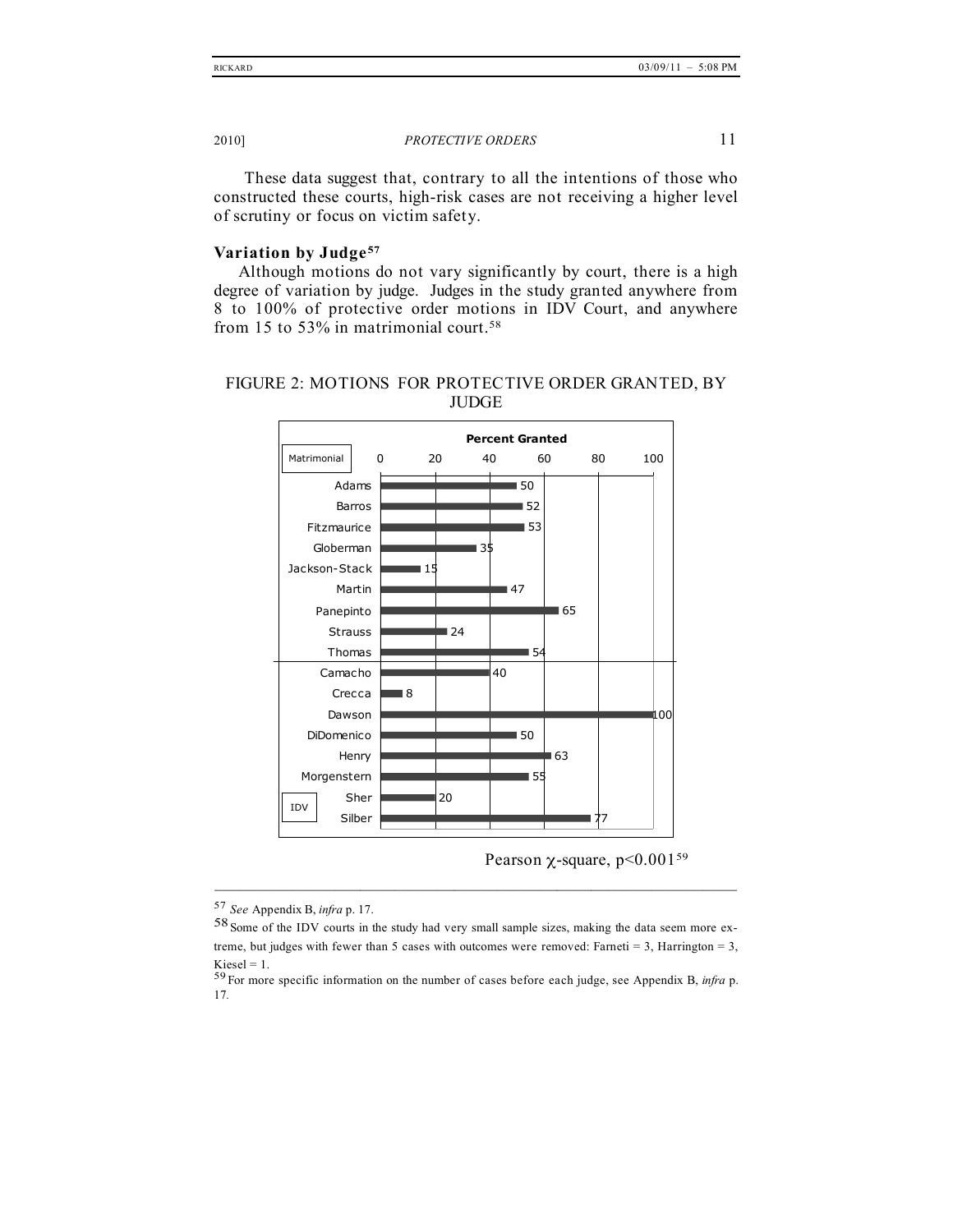Differences remain in the way that domestic violence is treated in the courts. However, these differences are between matrimonial and IDV courts, but rather, between and among judges. <sup>60</sup> In any one case, regardless of its own merits, a party seeking a restraining order has a greater likelihood of receiving one in Judge Silber's court than in Judge Jackson-Stack's court, for example.

Some systematic variation is expected in any courtroom setting.<sup>61</sup> Judges tend to approach the bench with consistent styles, and base opinions on their own well-formed ideas of unique cases. However, IDV Court aims to promote greater consistency across courts, which would limit variation between judges. In the words of the IDV Court's Administrative Judge, "IDV Courts aim to provide more informed judicial decisionmaking and greater consistency in court orders."62 In fact, variation among judges is, if anything, greater in IDV Courts than matrimonial courts. 63

#### **VI. Discussion**

#### *Explanations for the Data*

Why do IDV courts take longer in assessing protective order motions? Surely it is not because court staff and judges recognize the importance of these motions any less than their Supreme Court counterparts. According to anecdotal evidence, it seems that temporary orders are equally accessible across courts  $-$  it is the formal decision of a permanent order where the disparity is most clear. 64

One possibility is that in the holistic IDV model, judges prioritize matters within a case differently, e.g., addressing criminal charges first,

 $60$  Pearson  $\gamma$ -square, p<0.001.

<sup>61</sup> *See, e.g.,* Chris Guthrie, *The 'Hidden Judiciary': An Empirical Analysis of Executive Branch Justice*, 58 DUKE L.J. 1477, 1500 et seq. (2009) (describing anchoring bias and other bias in decisionmaking for judges, Administrative Law Judges, and college students).

<sup>62</sup>*Id. See also* Mandy Burton, Judicial Monitoring of Compliance: Introducing 'Problem-Solving' Approaches to Domestic Violence Courts in England and Wales, 20 INT'L J.L. POL'Y & FAM. 366, 368 (2006) (discussing the benefit of preventing inconsistent orders). Conflicting court orders or redundant court orders has come up time and again. *See, e.g.,* Carolyn D. Schwarz, *United Family Courts: A Saving Grace for Victims of Domestic Violence Living in Nations With Fragmented Court Systems*, 42 FAM. CT. REV. 304, 311-12 (Apr. 2004).

<sup>63</sup>This is consistent with observations of an integrated court in Washington, D.C. *See* Steketee, *supra* note 25, at 67.<br><sup>64</sup> Interview with Erie County Family Court Judge, in Cambridge, Mass. (Mar. 29, 2010).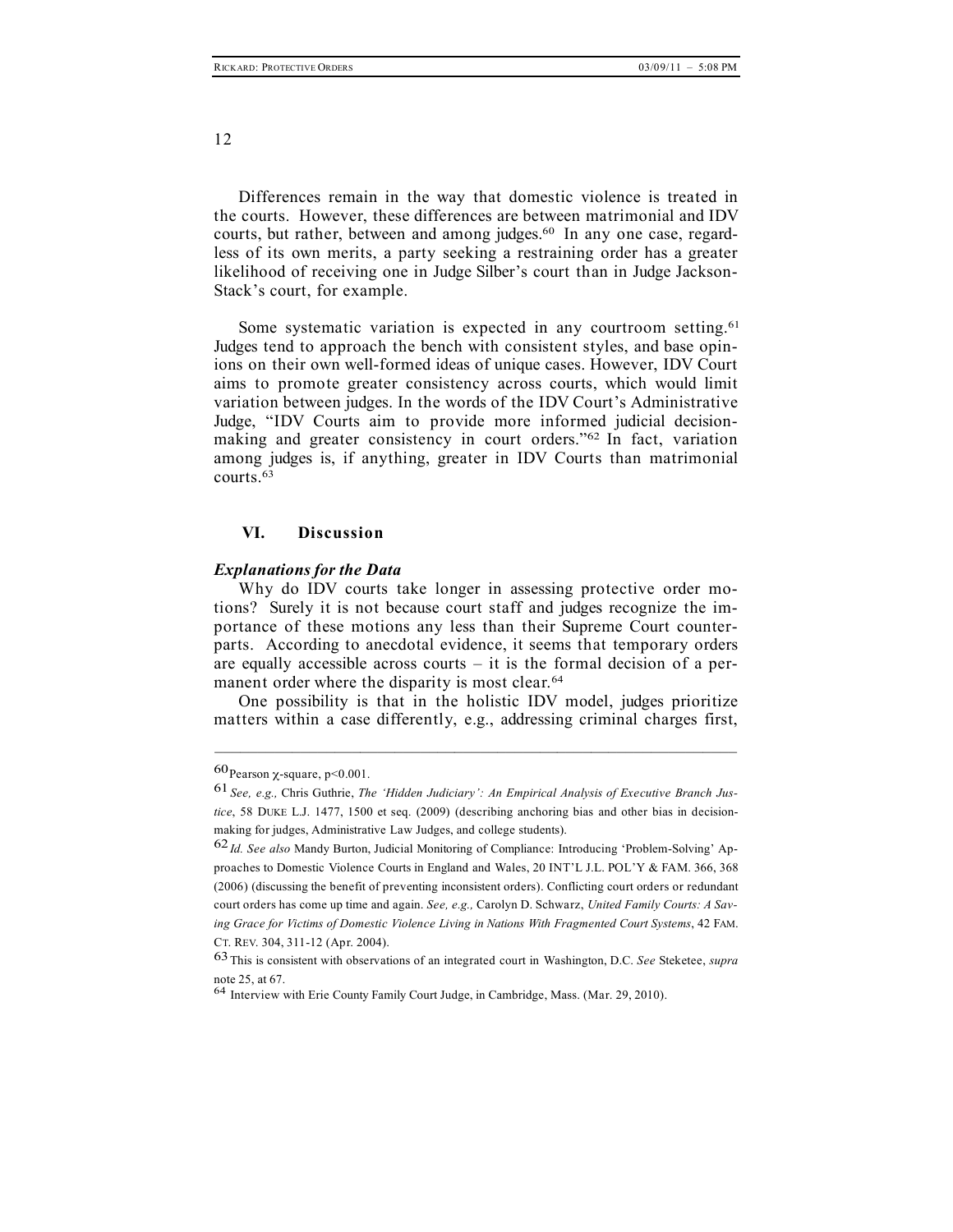then the custody of the children, before ruling on protective orders. Addressing three different matters within one court appearance poses a significant administrative burden on the individual Court.

Compounding that burden is the large number of advocates, legal and non-legal, that must come together at the same time for a given appearance. It may be simply more difficult for all the necessary participants to schedule an appearance at all in IDV court, meaning that parties must wait longer before addressing their motions.

IDV courts that take longer than traditional courts in processing civil protective orders do not meet the goals of efficiency or victim safety.65 As stated by the Center for Court Innovation, "[t]he longer the victim must wait for legal action, the longer she is at risk."<sup>66</sup>

#### *Re-thinking IDV Court*

The delays in the civil protection order process do not necessarily imply that the specialized court model should be abandoned. Rather, these results indicate the need for a closer eye on the results of court innovations, and a firmer foundation for why such innovations are implemented. For example, while IDV Court proponents claim that having one judge creates efficiency, efficiency is clearly not the reason there are social services staff present at hearings – insofar as efficiency means speedy acquisition of necessary protective orders (and speedy denial of unnecessary motions). Other goals of the Court include victim satisfaction with the process as well as increased defendant accountability.67 Although advocates in the courtroom may have the potential to slow down hearings, they may be working with both parties to ensure satisfaction and accountability beyond the courtroom. <sup>68</sup> Increased attention to both parties in the case by legal and social services may also be reducing recidivism, which achieves the goal of victim safety on a much broader level. 69

<sup>65</sup>Keilitz, *supra* note 2; Mazur, *supra* note 4, at 4.

<sup>66</sup>Mazur, *supra* note 4, at 4.

<sup>67</sup>Burton, *supra* note 62, at 368-369.

<sup>68</sup>CTR. FOR CT. INNOVATION ROUNDTABLE, *supra* note 6, at <sup>4</sup> (citing several studies from 1999-2002, referring to criminal DV courts only). Victim satisfaction does not necessarily correlate to improved outcomes, as "the court experience itself is only a small percentage of the complainant's total experience with the case."

<sup>69</sup>E.g., Adele Harrell et al., *The Evaluation of Milwaukee's Judicial Oversight Demonstration*, Urban Institute Just. Pol'y Ctr. 11 (Apr. 2006).; Elena Salzman, *The Quincy District Court Domestic Violence Prevention Program: A Model Legal Framework for Domestic Violence Intervention*, 74 B.U. L. REV. 329, 344 n.83 (1994). Suprisingly, reducing recidivism was not listed as a top priority for the Court.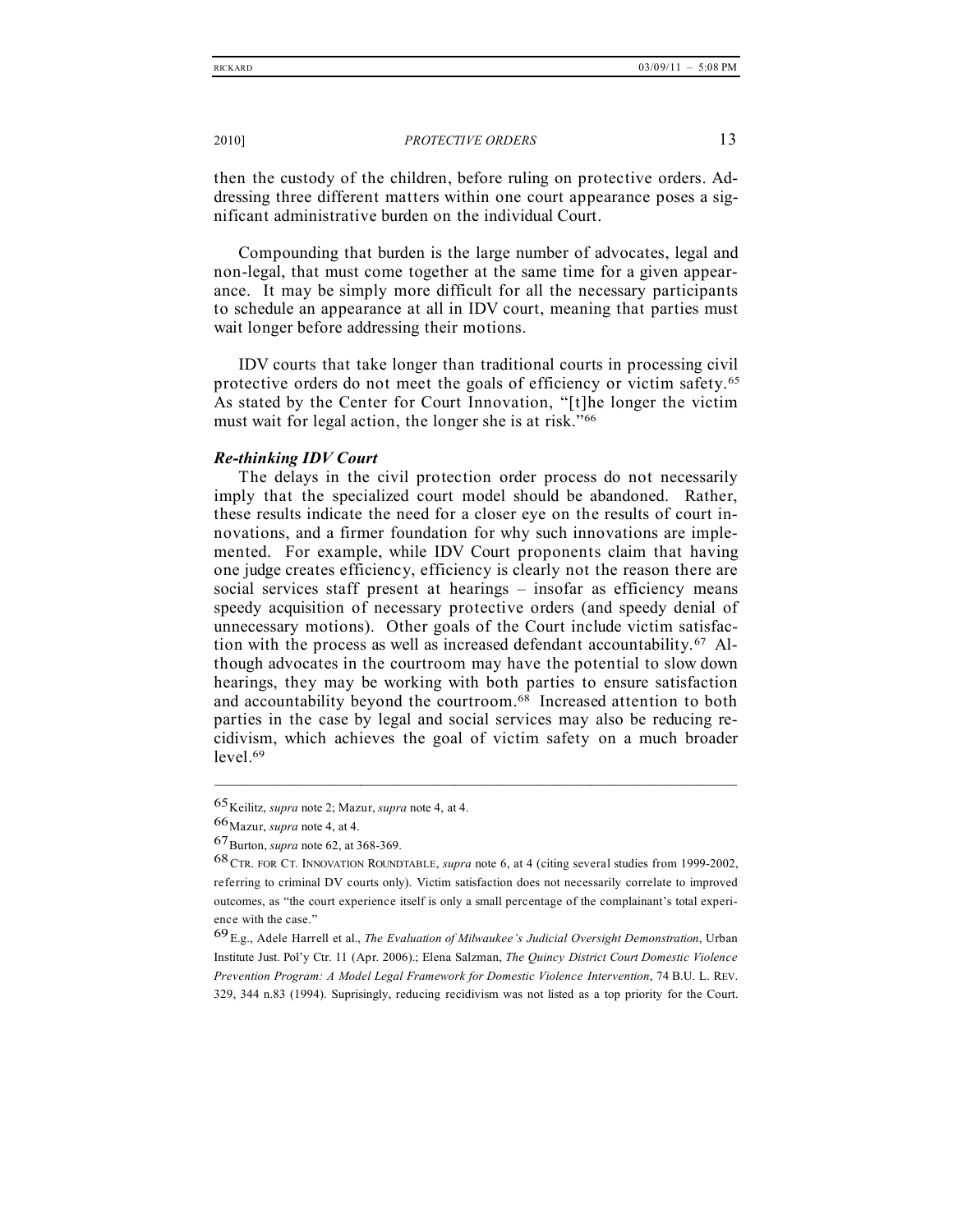While these are all possible benefits to the IDV model, policy-makers in New York have yet to determine whether IDV Court is successfully achieving these results in those arenas. Although there have been evaluations of victim satisfaction in domestic violence courts generally, the New York IDV Court has not engaged in any such analysis, nor has there been review of recidivism or other factors. <sup>70</sup> Individual performance review is necessary to determine what is actually working for this court, as other specialized courts throughout the country have yielded mixed results. 71

The available data suggest that the IDV Court model does not improve efficiency and victim safety in the realm of civil protective orders.

#### **VII. Conclusion**

Policy-makers see the rapid expansion of specialized courts as proof that the model is a successful one. <sup>72</sup> IDV Courts are replicating without assessment of the impact they are having on families.<sup>73</sup> While the impact of victim advocates and defendant accountability measures is unknown, the available measurement of the Court indicates that the Court is not fully achieving its mission of a faster and more consistent system.

Civil protective orders take longer to process in IDV Court, but are not more likely to be granted. Civil protective orders form one small piece of domestic violence cases, but a crucial one. Protective orders are designed to increase victim safety, and they require efficiency in case process in order to function properly. So long as the goals of the Court include victim safety and efficiency, they demand prompt and consistent resolution of protective orders. The current procedure of long waits for

Keilitz, *supra* note 2, at 12. Increasing victim safety and reducing recidivism may be correlated, but the specific goal of reducing recidivism was not widely discussed by survey participants.

<sup>70</sup>Keilitz, *supra* note 2, at 9. <sup>71</sup> Milwaukee, Wisconsin's criminal domestic violence court and the Quincy, Massachusetts integrated civil-criminal domestic violence court both reviewed their overall performance. Victim satisfaction with the court did not increase in Quincy, and decreased in Milwaukee, compared to nonspecialized courts. Robert C. Davis et al., *Increasing Convictions in Domestic Violence Cases: A Field Test in Milwaukee*, 22 JUST. SYS. J. 61, 68 (2001); Eve Buzawa et al, *Response to Domestic Violence in a Pro-Active Court Setting*, Nat'l Crim. Just. Reference Svcs. 15 (Mar. 1999).

<sup>72</sup>Chief Judge Judith S. Kaye, State of the Judiciary Address (Jan. 2001), *in* State of the Judiciary Address, New York, N.Y (2001), at 6.

<sup>73</sup> IDV Courts have expanded from two in <sup>2001</sup> to twenty-eight in <sup>2005</sup> to forty-four in 2009. Womack-Weidner, *supra* note **Error! Bookmark not defined.**, at 5; One Family, One Judge, *supra* note 17.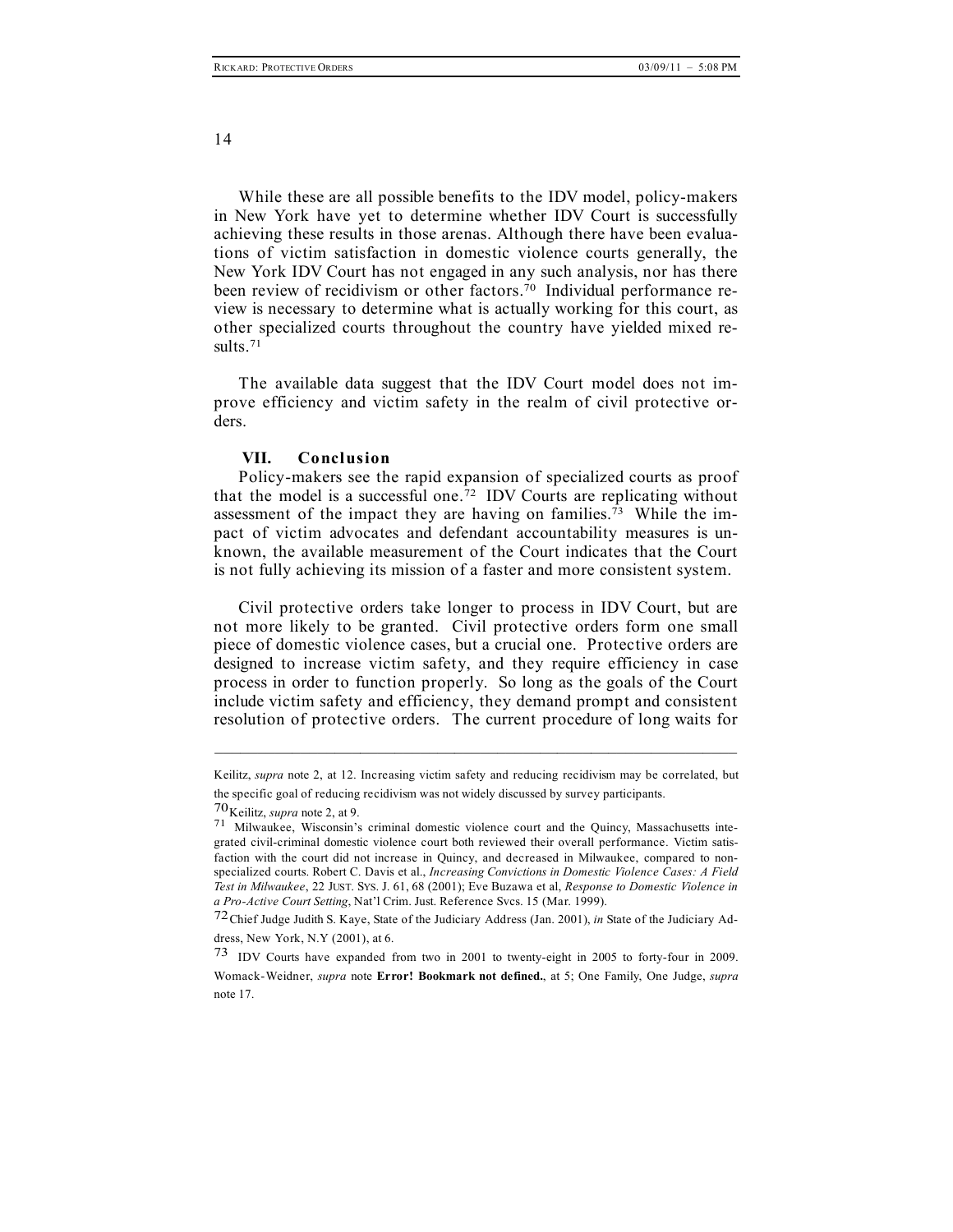orders, combined with judge-specific differences in case outcomes, is inadequate to its mission. Good intentions alone are insufficient to design an effective court system. As this study indicates, court design and implementation demands more concrete goals, with thorough review to ensure that those goals are being achieved. For example, it is unclear whether other elements of the program are more successful. Do victims of domestic violence who access the court report higher degrees of satisfaction with their experience than those in traditional matrimonial court? Do families who use the social services provided by IDV Court have lower rates of recidivism than under the traditional legal system? These questions warrant careful consideration before the integrated court model expands.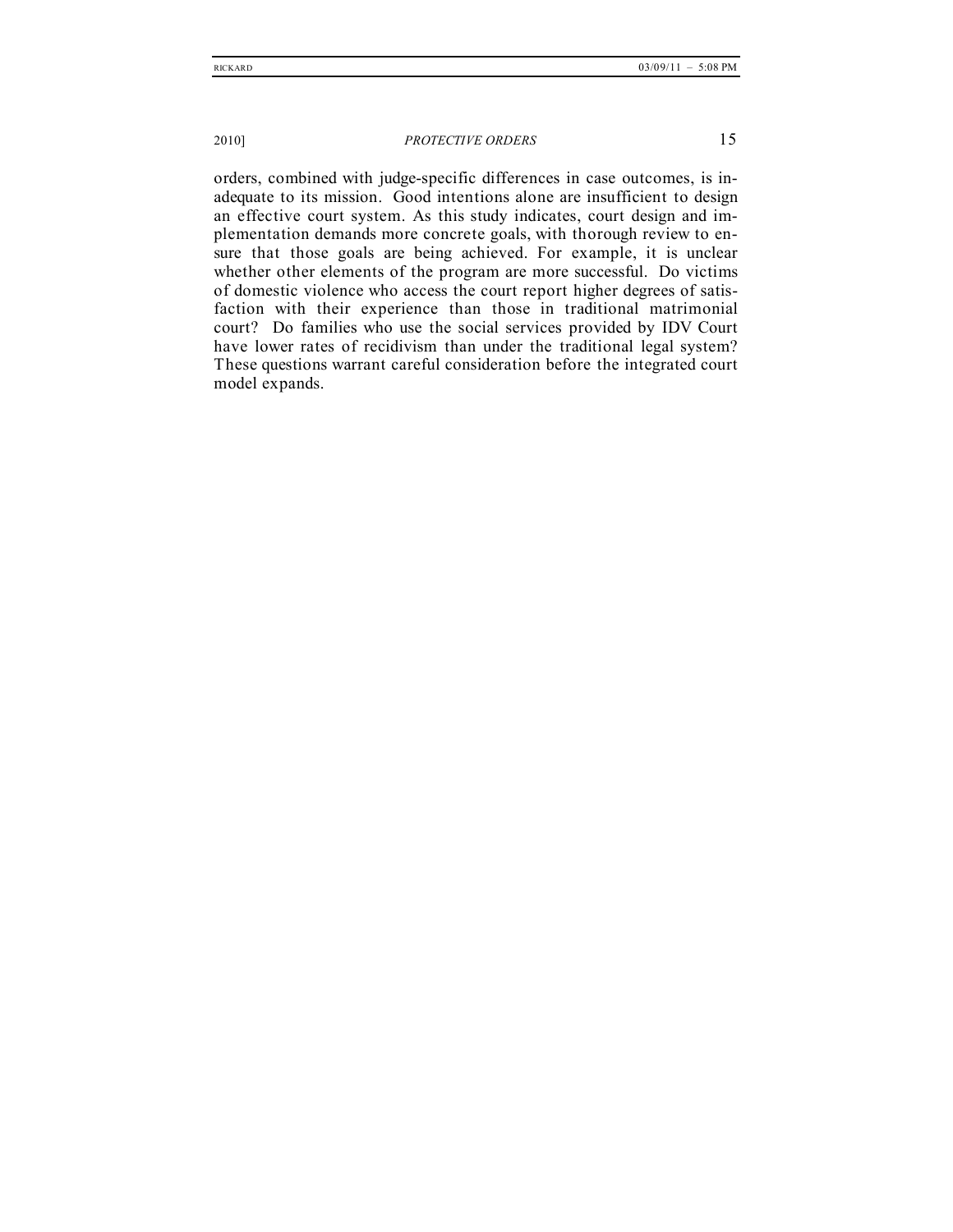## APPENDIX A: CASES, BY JUDGE

| Judge                  | Frequency        | Percent        |
|------------------------|------------------|----------------|
| Adams (Kings)          | 64               | 12             |
| Barros (Kings)         | 23               | 4              |
| Fitzmaurice (Queens)   | 53               | 10             |
| Globerman (Bronx)      | 37               | 7              |
| Jackson-Stack (Nassau) | 82               | 15             |
| Martin (Bronx)         | 15               | 3              |
| Panepinto (Richmond)   | 52               | 10             |
| Strauss (Queens)       | 41               | 8              |
| Thomas (Kings)         | 35               | 6              |
| Matrimonial            | 402              | 74             |
|                        |                  |                |
| Ayres (Nassau)         | 6                | 1              |
| Camacho (Queens)       | 5                | $\mathbf{1}$   |
| Crecca (Suffolk)       | 41               | 8              |
| Dawson (NY)            | 5                | $\mathbf{1}$   |
| DiDomenico (Richmond)  | 10               | $\overline{2}$ |
| Farneti (Suffolk)      | 20               | 4              |
| Harrington (Queens)    | 3                | 1              |
| Henry (Kings)          | 8                | 1              |
| Kiesel (Bronx)         | 1                | 0.2            |
| Morgenstern (Kings)    | 22               | 4              |
| Sher (Nassau)          | 9                | $\overline{2}$ |
| Silber (Richmond)      | 13               | $\overline{2}$ |
| <b>IDV</b>             | $\overline{143}$ | 26             |
|                        |                  |                |
| <b>Total</b>           | 545              | 100            |